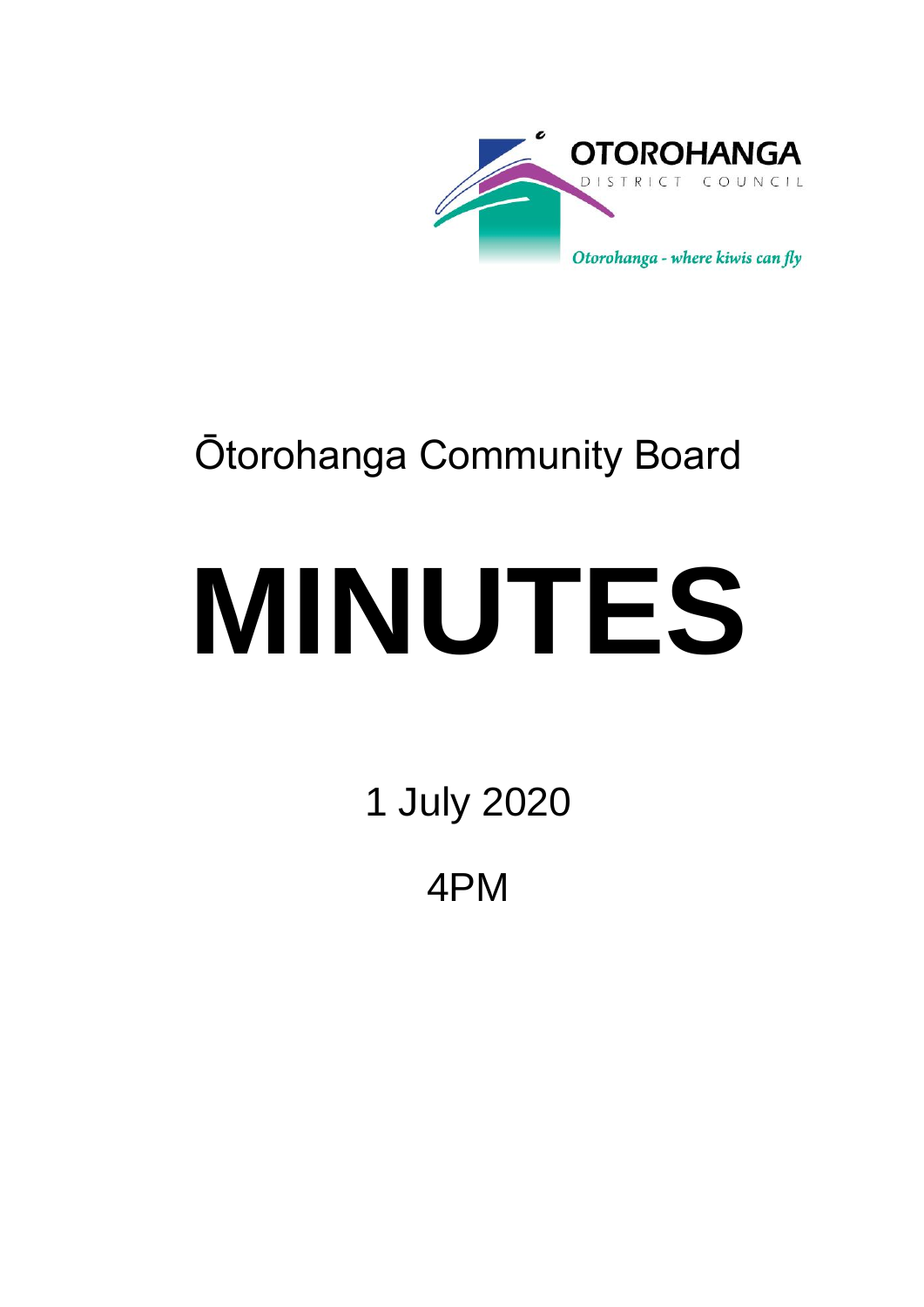#### **ŌTOROHANGA COMMUNITY BOARD**

1 July 2020

Minutes of an Ordinary meeting of the Ōtorohanga Community Board held in the Council Chambers, Maniapoto Street, Ōtorohanga on 1 July 2020 commencing at 4.00pm.

Tanya Winter **CHIEF EXECUTIVE**

### **MINUTES**

**ORDER OF BUSINESS:**

| <b>ITEM</b>                                  | <b>PAGE</b> |
|----------------------------------------------|-------------|
| <b>PRESENT</b>                               | 1           |
| <b>IN ATTENDANCE</b>                         | 1           |
| <b>APOLOGIES</b>                             | 1           |
| <b>DECLARATION OF INTEREST</b>               | 1           |
| <b>PUBLIC FORUM</b>                          | 1           |
| <b>CONFIRMATION OF MINUTES - 3 JUNE 2020</b> | 1           |

#### **REPORTS**

| ITEM 27                    | <b>CHAIRPERSONS REPORT - VERBAL</b>                                        | 1            |
|----------------------------|----------------------------------------------------------------------------|--------------|
| ITEM 28                    | <b>CHIEF EXECUTIVE REPORT 26 MAY - 24 JUNE 2020</b>                        | 1            |
| ITEM 29                    | ROUTINE QUARTERLY WATER SERVICES AND COMMUNITY FACILITIES<br><b>REPORT</b> | 2            |
| <b>ITEM 30</b>             | ROUTINE ENGINEERING REPORT ON ROADING - MARCH 2020 TO MAY 2020             | 2            |
| <b>ITEM 31</b>             | ROUTINE BUILDING CONTROL REPORT JANUARY TO MARCH 2020                      | $\mathbf{2}$ |
| ITEM 32                    | <b>PLANNING REPORT FOR JANUARY TO MARCH 2020</b>                           | 2            |
| <b>ITEM 33</b>             | <b>ANIMAL CONTROL OFFICERS REPORT FOR JANUARY TO MARCH 2020</b>            | $\mathbf{2}$ |
| <b>ITEM 34</b>             | UPDATE ON THE OTOROHANGA COMMUNITY BOARD WALK AROUND<br><b>OTOROHANGA</b>  | 3            |
| <b>BOARD MEMBER UPDATE</b> |                                                                            | 3            |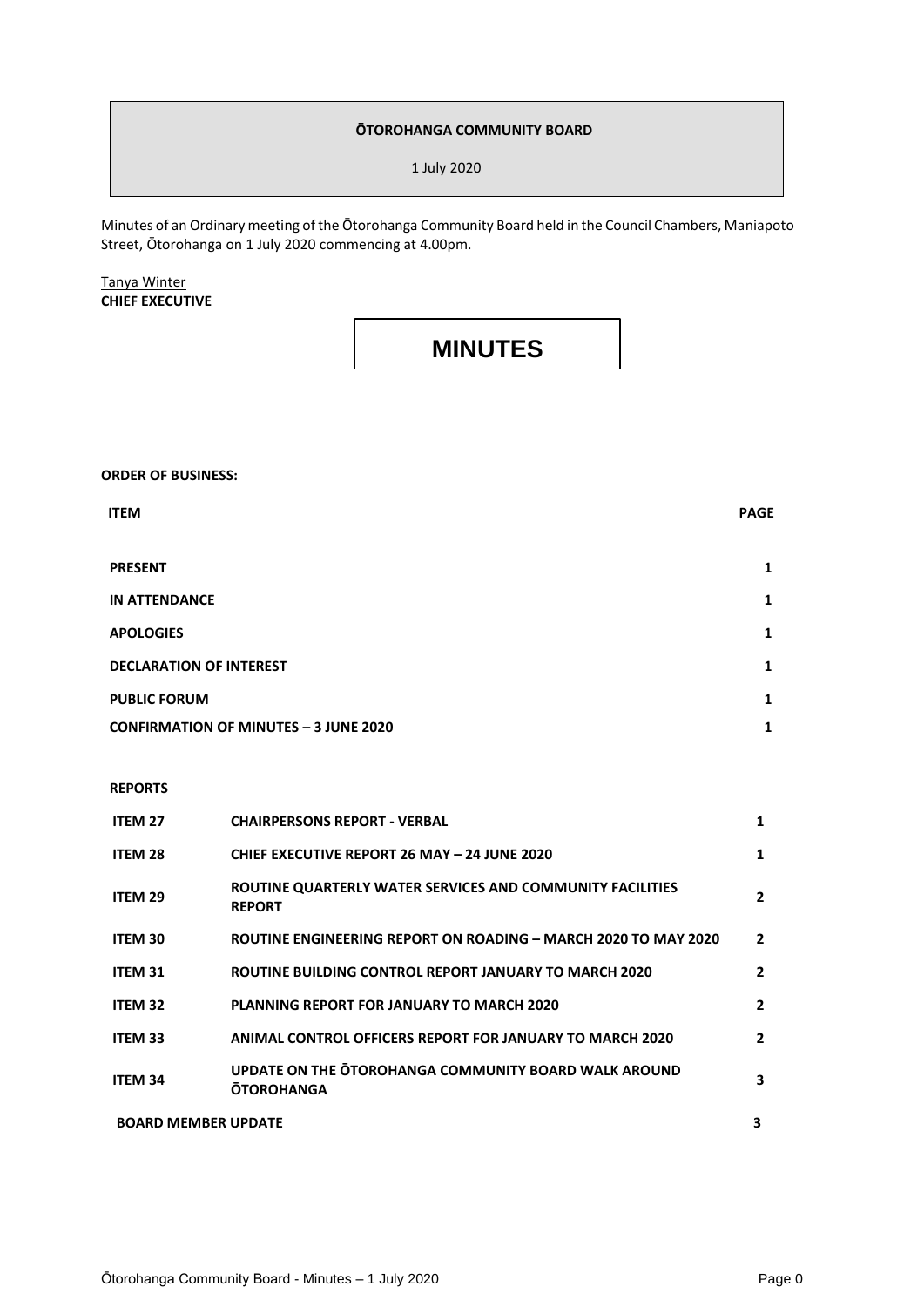#### **PRESENT**

Mr. N Gadd (Chair), Cr. Christison, Mr P. Coventry, Mr. A Buckman

#### **IN ATTENDANCE**

His Worship the Mayor MM Baxter, Ms T Winter (Chief Executive), Messrs. R Brady (Group Manager Engineering), G Bunn (Group Manager Corporate), J le Fleming (Community Facilities Officer), Ms. N Martinsen (Committee Secretary).

The Chair declared the meeting open and welcomed those present.

#### **APOLOGY**

**Resolved** that the apology received by Mrs. K Brown-Merrin be sustained. **Cr. Christison / Mr. Coventry**

#### **DECLARATION OF INTEREST**

The Chair asked members whether they had any declarations of conflicts of interest.

No declarations of conflicts of interest were received.

#### **PUBLIC FORUM**

No members of the public were present at the commencement of the meeting.

#### **CONFIRMATION OF MINUTES – 3 JUNE 2020**

**Resolved** that the Minutes of the meeting of the Ōtorohanga Community Board held on 3 June 2020, as circulated be approved as a true and correct record of the meeting and the recommendations contained therein be adopted.

**Mr. Coventry / Cr. Christison**

#### **ITEM 27 CHAIRPERSON'S REPORT - VERBAL**

The Chair highlighted the following –

- Ōtorohanga Kiwi House loan approval.
- Resource Consents issued for the Bovine Treatment Factory & Happy Valley Milk Factory Increasing employment opportunities.
- The Chair congratulated newly elected Ōtorohanga Ward member Mr. Rodney Dow who will be sworn in at the next Council meeting to be held on 21 July 2020. He will be appointed to the Ōtorohanga Community Board.

**Resolved** that the Chairperson's verbal report be received. **Mr. Coventry / Cr. Christison**

#### **ITEM 28 CHIEF EXECUTIVE REPORT 26 MAY – 24 JUNE 2020**

The Chief Executive referred members to her report and highlighted the following –

- a) The Kawhia Community Board approved the Community Board delegations and terms of reference these will be recommended to Council that they be adopted.
- b) In relation to the Long Term Plan the public early engagement process will commence in the upcoming weeks with dates to be confirmed.

The Chair commented in regards to the Long Term Plan Roadshows there has been a lot of excitement coming from the community. He said confirmation on the details for these events as soon as possible would be appreciated.

**Resolved** that the Chief Executives report for the period 26 May – 24 June 2020 be received. **Mr. Coventry / Cr. Christison**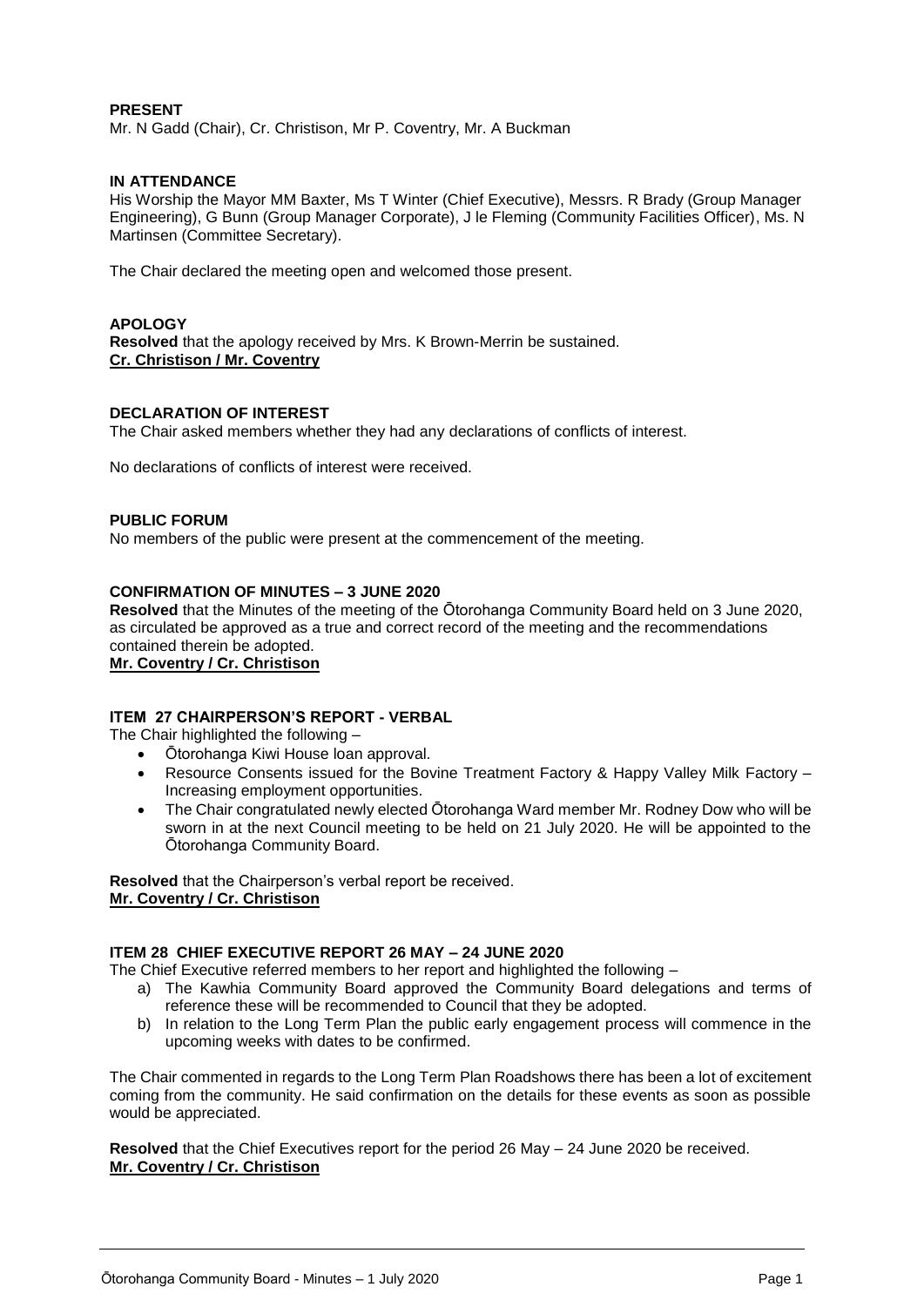#### **ITEM 29 ROUTINE QUARTERLY WATER SERVICES AND COMMUNITY FACILITIES REPORT**

The Group Manager Engineering referred members to the report and asked if there were any questions.

The Group Manager Engineering commended the services team for their amazing ongoing work in particular during the COVID19 lockdown period.

In relation to the Bovine Treatment Factory it was queried where the water will be sourced from.

Group Manager Environmental attended the meeting 4.15pm.

The Group Manager Environmental responded that the Bovine Plant has a water source that was approved by Waikato Regional Council. Council has not been notified of the supplier.

**Resolved** that the routine quarterly water services and community facilities report be received. **Mr. Coventry / Cr. Christison**

**ITEM 30 ROUTINE ENGINEERING REPORT ON ROADING – MARCH 2020 TO MAY 2020** The Group Manager Engineering referred members to the report and asked if there were any questions.

**Resolved** that the routine engineering report on roading be received. **Cr. Christison / Mr. Buckman**

#### **ITEM 31 ROUTINE BUILDING CONTROL REPORT JANUARY TO MARCH 2020**

The Chair referred members to the report and asked if there were any questions.

The Chief Executive highlighted that the recruitment of an additional Building Control Officer will continue. She said the number of resource and building consents have stayed consistent throughout the lockdown period.

**Resolved** that the routine building control report be received. **Cr. Christison / Mr. Coventry**

#### **ITEM 32 PLANNING REPORT FOR JANUARY TO MARCH 2020**

The Chair referred members to the report and asked if there were any questions,

The Chair queried the progress of the Waikeria Prison upgrade.

The Chief Executive responded she attended a meeting along with His Worship the Mayor MM Baxter at which they were briefed on progress by the Waikeria Project Team. She said the work is continuing well and the target completion date remains to be 22 February 2022.

The Chief Executive commented on the proposed changes to be made to the Building Act. She said based on a brief overview the changes will not have much of an impact on us. She highlighted there has been concerns on the process, in particular if a building consent is not required at the commencement this could result in an increase on compliance monitoring and complaints.

**Resolved** that the planning report be received. **Mr. Buckman / Cr. Christison**

#### **ITEM 33 ANIMAL CONTROL OFFICERS REPORT FOR JANUARY TO MARCH 2020**

The Chief Executive referred members to the report and asked if there were any questions.

Concern was raised on the increase of dog owners that are not using leashes and picking up after their dogs while walking the stop bank walkway.

The Chief Executive advised members that the Animal Control Officer will be informed of this matter. **Resolved** that the animal control officer's report be received. **Mr. Coventry / Cr. Christison**